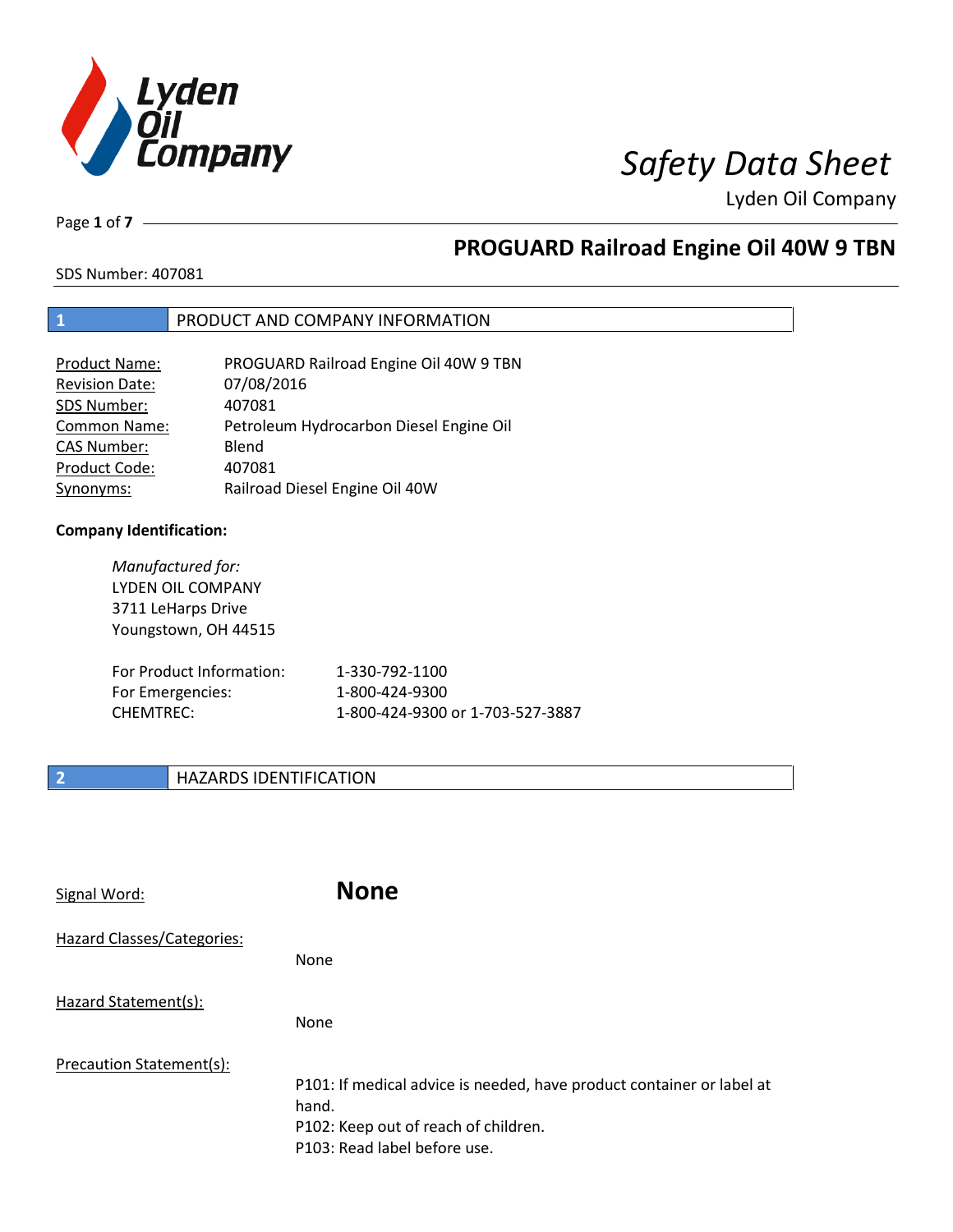

Lyden Oil Company

Page **2** of **7**

**PROGUARD Railroad Engine Oil 40W 9 TBN**

SDS Number: 407081

Other Hazard Statement(s):

-NFPA Ratings:  $Health = 0$  $Fire = 1$ Reactivity  $= 0$ 

Repeated exposure may cause skin dryness or cracking.

**3** COMPOSITION / INFORMATION ON INGREDIENTS

Ingredients:

*Mixture of the substances listed below with nonhazardous additions.*

| <b>Chemical Name</b>    | <b>CAS Number</b> | Percentage |
|-------------------------|-------------------|------------|
| Highly refined base oil | N/A               | >95        |
| Additives               | N/A               | ر >        |

*\*Any concentration shown as a range is to protect confidentiality or is due to batch variation.*

| <b>FIRST AID MEASURES</b> |
|---------------------------|
|---------------------------|

### Description of First Aid Measures:

| Inhalation:          | If symptoms develop, move victim to fresh air. If symptoms persist,<br>obtain medical attention.                  |
|----------------------|-------------------------------------------------------------------------------------------------------------------|
| <b>Skin Contact:</b> | Wash with soap and water. Remove contaminated clothing and wash<br>before reuse. Get medical attention if needed. |
| Eye Contact:         | Rinse opened eye for several minutes under running water. If<br>symptoms persist, consult medical attention.      |
| Ingestion:           | Rinse mouth with water. If symptoms develop, obtain medical<br>attention.                                         |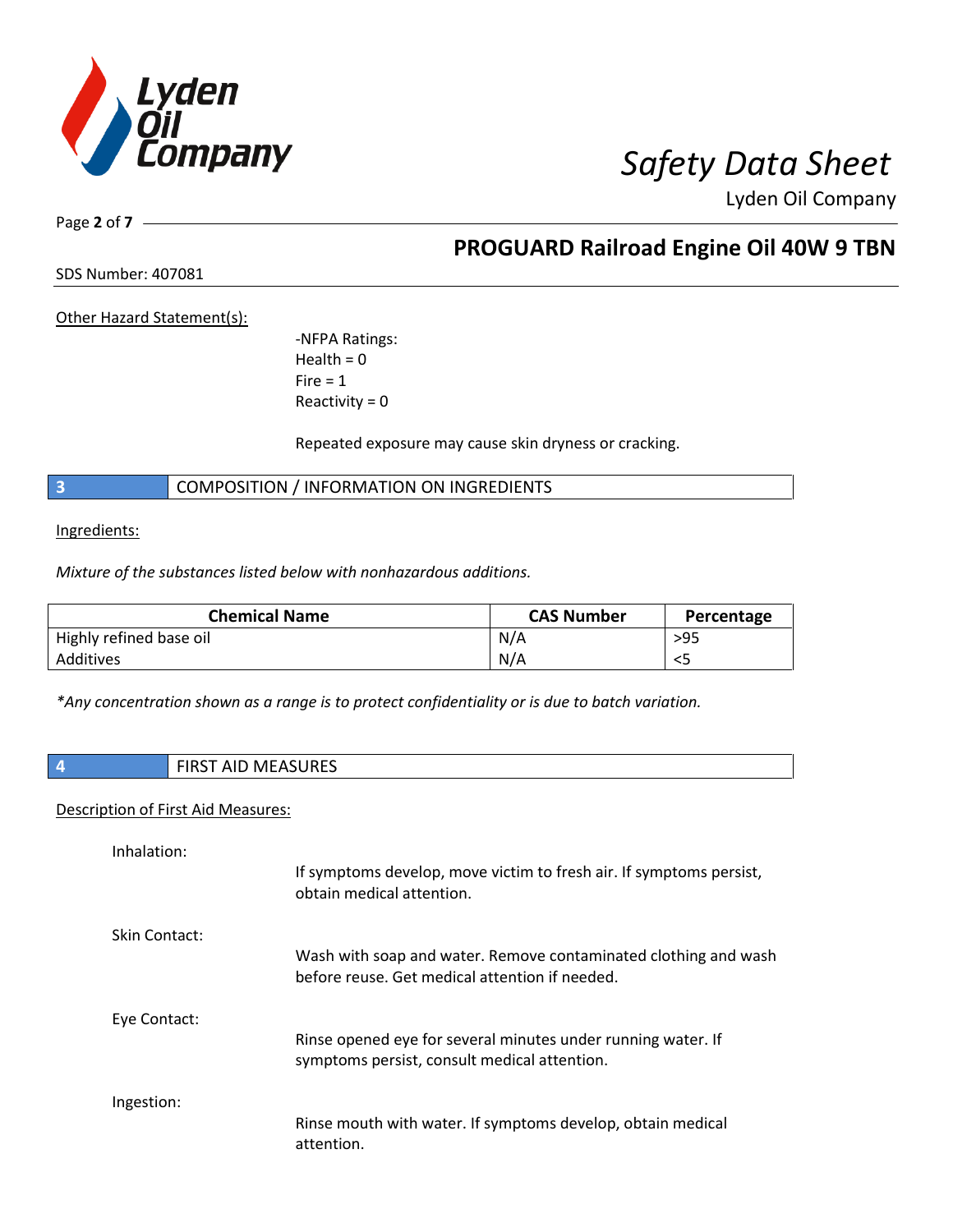

Page **3** of **7**

Lyden Oil Company

|                                               | <b>PROGUARD Railroad Engine Oil 40W 9 TBN</b>                                                                                                                |
|-----------------------------------------------|--------------------------------------------------------------------------------------------------------------------------------------------------------------|
| SDS Number: 407081                            |                                                                                                                                                              |
| Symptoms and Effects, both acute and delayed: | No further relevent data available.                                                                                                                          |
| <b>Recommended Actions:</b>                   | Treat symptomatically. Call a doctor or poison<br>control center for guidance.                                                                               |
| FIRE FIGHTING MEASURES<br>5                   |                                                                                                                                                              |
| Recommended Fire-Extinguishing Equipment:     | Use dry powder, foam, or carbon dioxide fire<br>extinguishers. Water may be ineffective in fighting<br>an oil fire unless used by experienced fire fighters. |
| Possible Hazards During a Fire:               | Hazardous combustion products may include: A                                                                                                                 |
|                                               | complex mixture of airborne solid and liquid<br>particulates and gases (smoke). Carbon monoxide.<br>Unidentified organic and inorganic compounds.            |
| Recommendations to Firefighters:              | Proper protective equipment including breathing<br>apparatus.                                                                                                |
| <b>ACCIDENTAL RELEASE MEASURES</b><br>6       |                                                                                                                                                              |
| <b>Personal Precautions:</b>                  | Avoid contact with skin, eyes, and clothing.<br>Keep away from sources of ignition.                                                                          |
| <b>Emergency Procedures:</b>                  | Contain spilled material, collect in suitable and<br>properly labeled containers.                                                                            |
| <b>Environmental Precautions:</b>             | Do not allow to reach sewage system or any water<br>course.<br>Do not allow to enter ground waters.                                                          |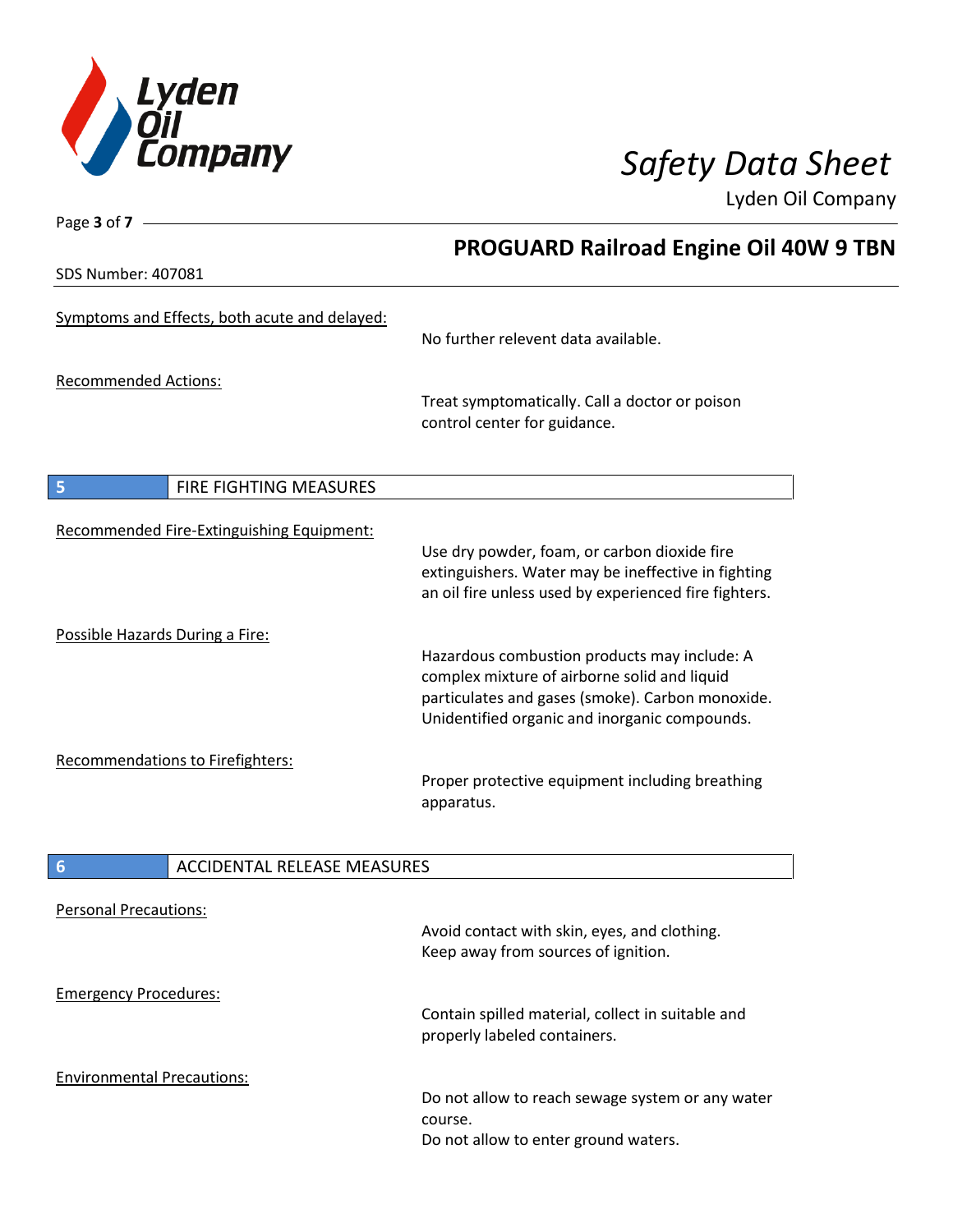

**PROGUARD Railroad Engine Oil 40W 9 TBN**

Lyden Oil Company

SDS Number: 407081

Page **4** of **7**

Cleanup Procedures:

Pick up excess with inert absorbant material.

**7** HANDLING AND STORAGE

Handling Precautions:

Handle with care and avoid spillage on the floor. Do not cut, weld, drill, grind, braze, or solder container.

Storage Requirements:

Keep container tightly sealed. Keep away from sources of ignition.

### **8** EXPOSURE CONTROLS / PERSONAL PROTECTION

Exposure Limits:

-Oil mist, mineral (>95%):

ACGIH TLV – Long-term value: 5mg/m<sup>3</sup> OSHA PEL - Long-term value: 5mg/m<sup>3</sup>

### Engineering Controls:

All ventilation should be designed in accordance with OSHA standard (29 CFR 1910.94).

Personal Protective Equipment:

Wash hands before breaks and at the end of work. Use safety glasses and gloves.

### **9** PHYSICAL AND CHEMICAL PROPERTIES

Color: Amber Physical State: Liquid

Odor: Data not available Odor Threshold: Data not available pH: Data not available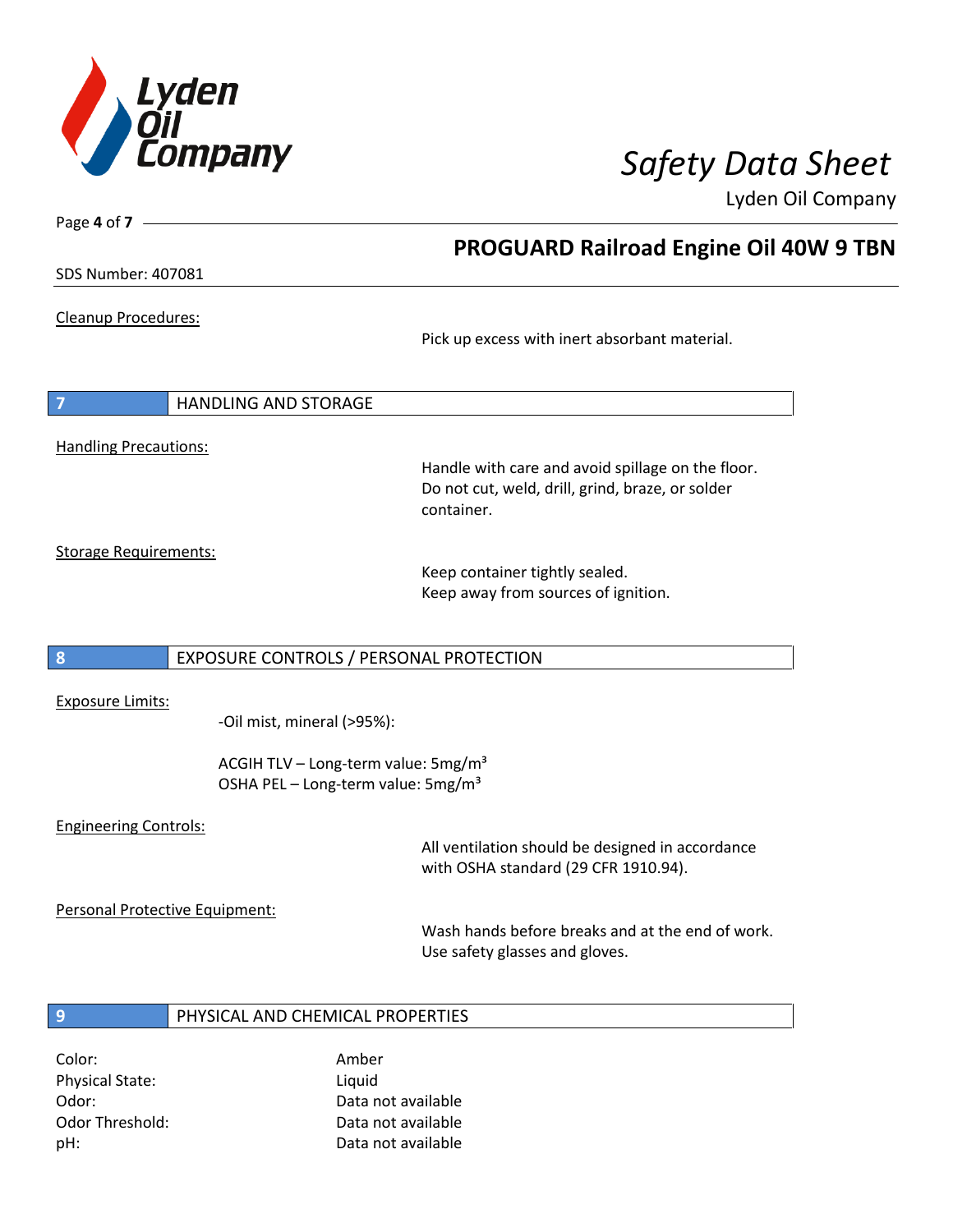

**PROGUARD Railroad Engine Oil 40W 9 TBN**

Lyden Oil Company

SDS Number: 407081

Page **5** of **7**

| <b>Melting Point:</b>         | Data not available |
|-------------------------------|--------------------|
| <b>Boiling Point:</b>         | >300°C/>572°F      |
| <b>Boiling Range:</b>         | Data not available |
| Flash Point:                  | >200°C / >392°F    |
| <b>Evaporation Rate:</b>      | Data not available |
| Flammability:                 | Data not available |
| Flammability Limits:          | Data not available |
| Vapor Pressure:               | Data not available |
| Vapor Density:                | Data not available |
| <b>Relative Density:</b>      | Data not available |
| Solubilities:                 | Insoluble in water |
| <b>Partition Coefficient:</b> | Data not available |
| Auto-Ignition Temperature:    | Data not available |
| Decomposition Temperature:    | Data not available |
| Viscosity:                    | Data not available |
|                               |                    |

### **10** STABILITY AND REACTIVITY

| Stability:                     | Stable under normal conditions.                                  |
|--------------------------------|------------------------------------------------------------------|
| Reactivity:                    | Not reactive under normal conditions.                            |
| <b>Conditions to Avoid:</b>    |                                                                  |
|                                | Extreme temperature, sparks, open flame, and<br>direct sunlight. |
| Hazardous Reactions:           | No known hazardous reactions.                                    |
| <b>Incompatible Materials:</b> | No further relevant information available.                       |
| <b>Decomposition Products:</b> | Hazardous decomposition products are not<br>expected to form.    |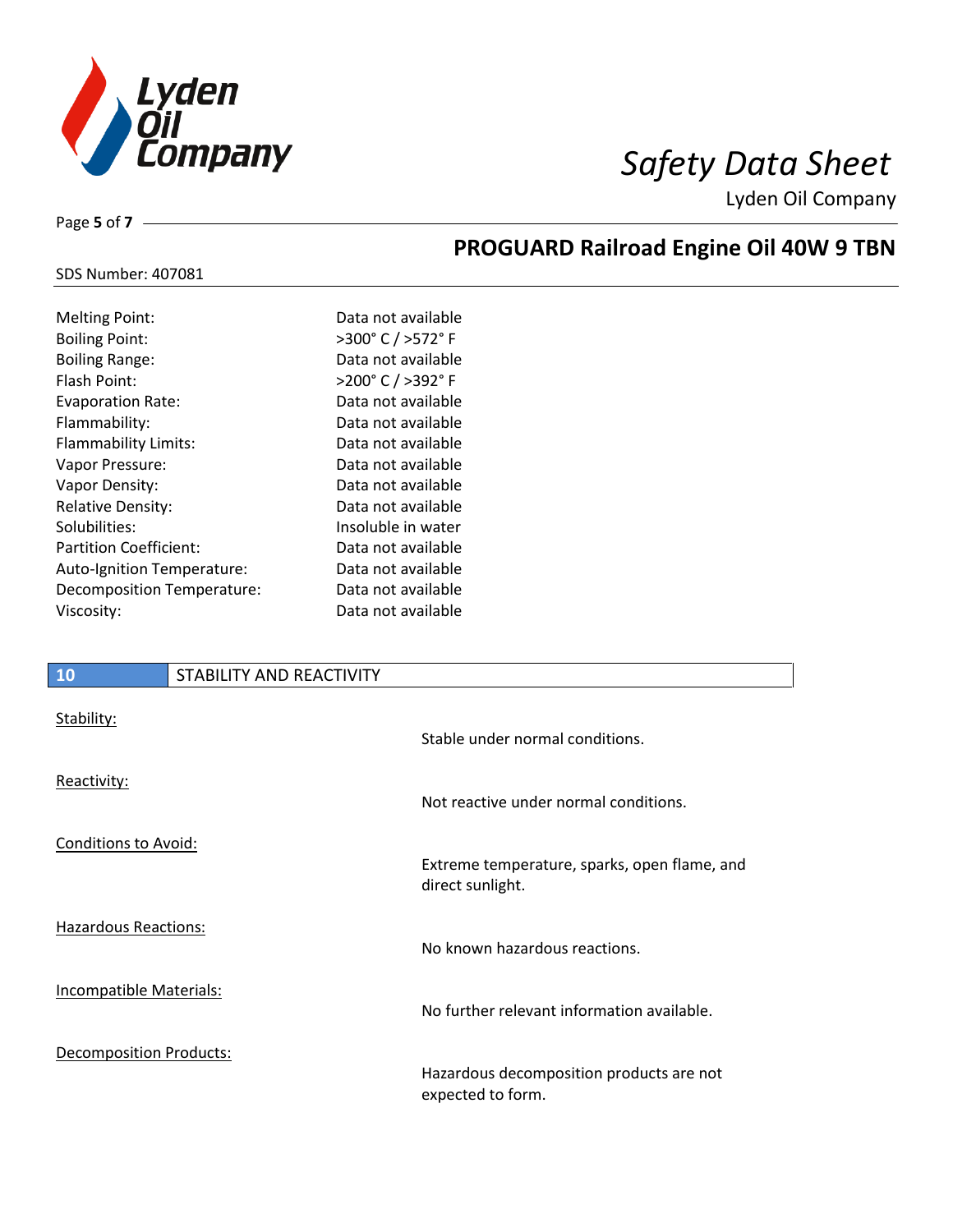

**PROGUARD Railroad Engine Oil 40W 9 TBN**

Lyden Oil Company

SDS Number: 407081

Page **6** of **7**

| 11                                  | <b>TOXICOLOGICAL INFORMATION</b> |                                                                                                                           |
|-------------------------------------|----------------------------------|---------------------------------------------------------------------------------------------------------------------------|
| Routes of Exposure:                 |                                  |                                                                                                                           |
|                                     |                                  | Skin and eye contact are the primary routes of<br>exposure although exposure may occur following<br>accidental ingestion. |
| <b>Exposure Effects:</b>            |                                  |                                                                                                                           |
|                                     |                                  | Repeated skin contact may cause dermatitis or an<br>oil acne.                                                             |
| <b>Measures of Toxicity:</b>        |                                  |                                                                                                                           |
|                                     |                                  | No test data available.                                                                                                   |
| Carcinogenic/Mutagenic Precautions: |                                  |                                                                                                                           |
|                                     |                                  | Non-carcinogenic and not expected to be<br>mutagentic.                                                                    |
|                                     |                                  |                                                                                                                           |
| $\overline{12}$                     | <b>ECOLOGICAL INFORMATION</b>    |                                                                                                                           |
| <b>Ecological Precautions:</b>      |                                  | Avoid exposing to the environment.                                                                                        |
| <b>Ecological Effects:</b>          |                                  |                                                                                                                           |
|                                     |                                  | No specific environmental or aquatic data available.                                                                      |
|                                     |                                  |                                                                                                                           |
| 13                                  | DISPOSAL CONSIDERATIONS          |                                                                                                                           |
|                                     |                                  |                                                                                                                           |
| Disposal Methods:                   |                                  | Dispose of waste material in accordance with all<br>local, state, and federal requirements.                               |
| Disposal Containers:                |                                  | Use properly approved container for disposal.                                                                             |
| <b>Special Precautions:</b>         |                                  | Do not flush to surface waters or drains.                                                                                 |